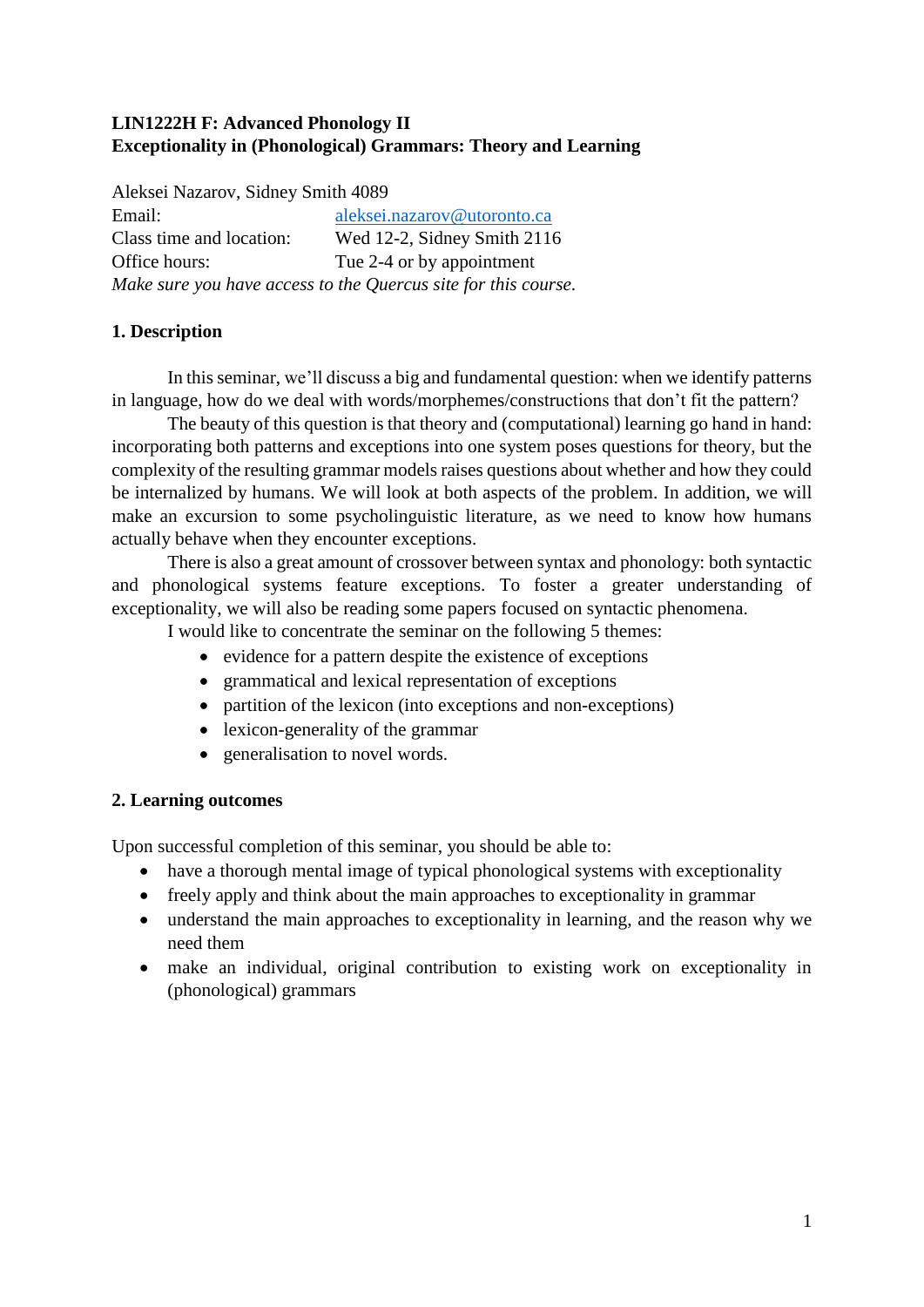## **3. Assessment**

| <b>Item</b>                       | Due date                      | <b>Percent of grade</b> |
|-----------------------------------|-------------------------------|-------------------------|
| <b>Weekly comments on Quercus</b> | <b>Weekly</b> Monday 12 $pm1$ | 15%                     |
|                                   | between Sep 17-Oct 29         |                         |
| Presentations on readings         | Twice between Oct 3-Nov 28    | 25%                     |
| Final project proposal            | Oct 24                        | 5%                      |
| Proposal peer review              | Oct 31                        | 5%                      |
| Final project presentation        | Nov 28 / Dec 5                | 15%                     |
| Term paper                        | Dec 15                        | 35%                     |

## **3.1 Comments on Quercus**

In weeks 2 through 8 (Oct 3 through Nov 28), those taking the seminar for credit will be expected to submit comments on the paper underlined in the reading list for that week onto that week's discussion board on Quercus. These comments will be due on the Monday preceding the relevant session at 12 pm. (For the October 10 presentation, comments will be due on Friday, October 5.) The person presenting this paper in class will be asked to incorporate and discuss these questions in their presentation.

## **3.2 Presentations on readings**

From Oct 3 up until Nov 28, at least one of the assigned readings will be presented by a student. In the course of the semester, each of the students taking the seminar for credit will be expected to present a total of 2 readings. The assigned readings for November will be determined based on your research interests and curiosity.

## **3.3 Final research project**

1

Your final research project will be a piece of theoretical or computational work or a fully worked out proposal for a behavioural experiment based connected to the theme of exceptions in grammar and to the readings we discussed in class. There will be **three** formal check-in moments for your project:

- a proposal  $+$  a peer review of one of your classmates' proposal in the two weeks before reading week,
- an oral presentation in the last week or two weeks of class, and
- a paper due on December 15.
- *A. Project proposal and peer review* I will ask each student registered for credit to write a 1-page proposal by October 24 of what they'd like to work on for their final project. Each student registered for credit will then be asked to write a short (max. 1 page) peer review (summary and evaluation) of one of the other students' proposals by October 31.

<sup>&</sup>lt;sup>1</sup> Except in the week of Oct 8 because of Thanksgiving. Instead of Monday, Oct 8, comments will be due on Friday, Oct 5.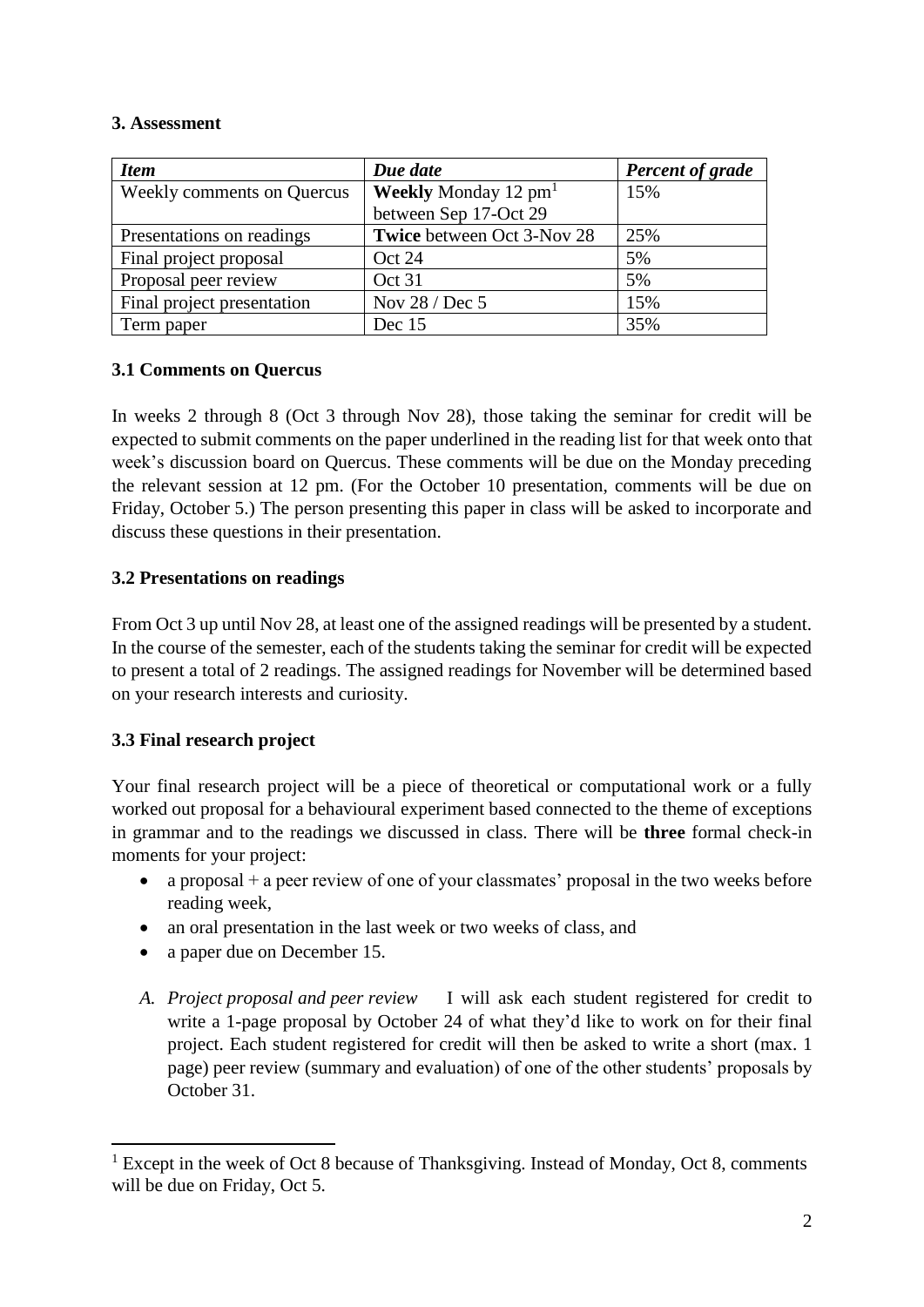- *B. Project presentation* In the last week (or two weeks, depending on the number of students) of class, each student who is taking the seminar for credit will give a presentation of their final project in the standard format of 20 minutes of presentation + 10 minutes of questions.
- *C. Term paper* Finally, those taking the seminar for credit will be expected to write a 10-15 page term paper reporting on your project, which will be due on December 15.

## **4. Schedule (tentative)**

The following gives a preliminary schedule of themes and readings up until Reading week. As I'm open to suggestions based on your interests and focus, our schedule will inevitably change to reflect this. After Reading week, we will continue with material that you are interested in as well as presentations of your final projects, so I have left these weeks underspecified.

| Wk             | Date           | Theme                                                       | Reading                                         | Presenter       |
|----------------|----------------|-------------------------------------------------------------|-------------------------------------------------|-----------------|
| $\mathbf{1}$   | Sep. 12        | Introduction                                                | Wolf 2011, Chomsky and                          | AN              |
| $\overline{2}$ |                |                                                             | Halle 1968:4.2.2 & 8.7                          |                 |
|                | Sep. 19        | Validity of exceptionful patterns                           | Sanders 2006,<br>Yang<br>and<br>Montrul 2017    | AN              |
| 3              | Sep. 26        | Representation in the grammar:                              | Pater 2000, Inkelas and Zoll                    | AN              |
|                |                | Indexation vs. cophonologies                                | 2007                                            |                 |
| $\overline{4}$ | Oct. 3         | Representation in the lexicon:<br>Are diacritics necessary? | Kim and Pulleyblank 2009,<br>Mullin 2011        | Students/<br>AN |
| 5              | Oct. 10        | Generalization to novel words                               | Hayes et al. 2009, Moore-<br>Cantwell 2016:ch 4 | Students/<br>AN |
| 6              | Oct. 17        | Lexicon- and language-general<br>statements in the grammar? | Becker and Gouskova 2016,<br>Goldberg 2013      | Students/<br>AN |
| $\overline{7}$ | Oct. 24        | Partitioning the lexicon                                    | Pater 2010, Nazarov 2018                        | Students/       |
|                |                | Paper proposal due                                          |                                                 | AN              |
| 8              | Oct. 31        | Storage vs.<br>computation                                  | Zuraw 2000: ch. 2, Kager                        | Students/       |
|                |                | Proposal peer-review due                                    | 2008                                            | AN              |
|                | Nov. 7         | Reading week, no class                                      |                                                 |                 |
| 9              | Nov. 14        | <b>TBD</b>                                                  |                                                 | Students/       |
|                |                |                                                             |                                                 | AN              |
| 10             | <b>Nov. 21</b> | <b>TBD</b>                                                  |                                                 | Students/       |
|                |                |                                                             |                                                 | AN              |
| 11             | <b>Nov. 28</b> | TBD/Final project presentations                             |                                                 | Students/       |
|                |                |                                                             |                                                 | AN              |
| 12             | Dec. 5         | Final project presentations                                 |                                                 | <b>Students</b> |
|                | Dec. 15        | Term papers due                                             |                                                 |                 |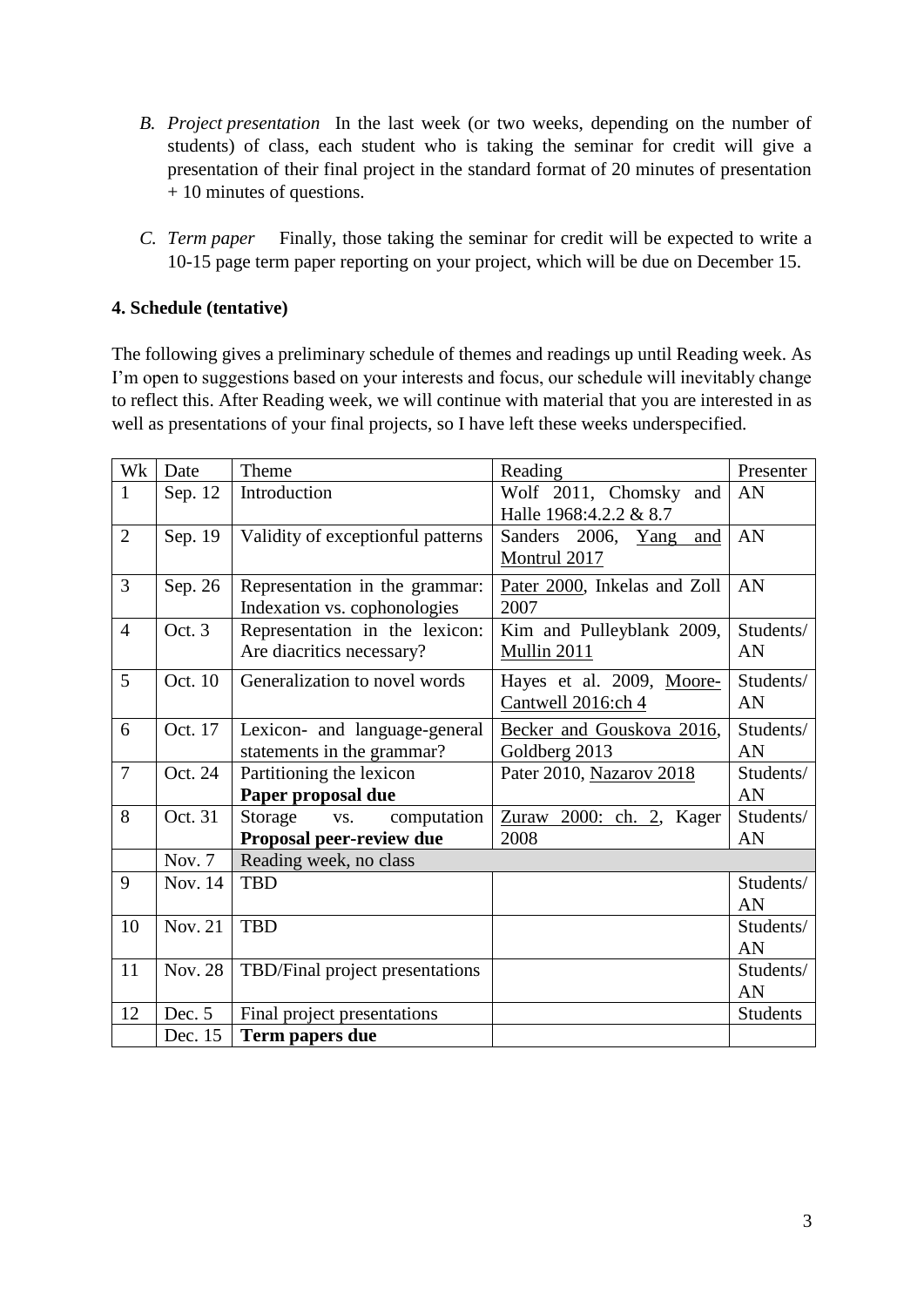#### **References/Bibliography**

Allen, Blake and Michael Becker. 2015. Learning alternations from surface forms with sublexical phonology. Ms. Available at http://ling.auf.net/lingbuzz/002503.

Becker, Michael. 2009. *Phonological Trends in the Lexicon: The Role of Constraints*. PhD dissertation, University of Massachusetts, Amherst.

Becker, Michael and Maria Gouskova. 2016. 'Source-oriented generalizations as grammar inference in Russian vowel deletion.' *Linguistic Inquiry* 47(3): 391–425.

Chomsky, Noam, and Morris Halle. 1968. *The Sound Pattern of English*. New York, Evanston, and London: Harper and Row.

Coetzee, Andries W. 2009. 'Learning lexical indexation.' *Phonology* 26: 109–145.

Domahs, Ulrike, Ingo Plag, and Rebecca Carroll. 2014. 'Word Stress Assignment in German, English and Dutch: Quantity-Sensitivity and Extrametricality Revisited.' *The Journal of Comparative Germanic Linguistics* 17(1): 59–96.

Dresher, B. Elan. 2016. 'Covert representations, contrast, and the acquisition of lexical accent.' In Jeffrey Heinz, Rob Goedemans and Harry van der Hulst, eds., *Dimensions of phonological stress*. Cambridge: Cambridge University Press, 231–262.

Goldberg, Adele E. 2013. 'Constructionist Approaches.' In Thomas Hoffmann and Graeme Trousdale (eds.), *The Oxford Handbook of Construction Grammar*. Oxford: Oxford University Press.

Gouskova, Maria and Michael Becker. 2013. Nonce words show that Russian yer alternations are governed by the grammar. *NLLT* 31(3), 735–765.

Hayes, Bruce, Kie Zuraw, Péter Siptár, and Zsuzsa Londe. 2009. 'Natural and unnatural constraints in Hungarian vowel harmony.' *Language* 85(4):822-863.

Inkelas, Sharon. 1998. "The Theoretical Status of Morphologically Conditioned Phonology: A Case Study from Dominance." *Yearbook of Morphology* 1997: 121–55.

Inkelas, Sharon, C. Orhan Orgun and Cheryl Zoll. 1997. 'The implications of lexical exceptions for the nature of grammar.' In Iggy Roca (ed.), *Derivations and Constraints in Phonology*. Oxford: Clarendon Press, 393-418.

Inkelas, Sharon & Zoll, Cheryl. 2007. 'Is grammar dependence real? a comparison between cophonological and indexed constraint approaches to morphologically conditioned phonology.' *Linguistics* 45(1):133-171.

Kager, René. 2008. 'Lexical irregularity and the typology of contrast.' In K. Hanson & S. Inkelas (eds.), *The Nature of the Word: Studies in Honor of Paul Kiparsky*. Cambridge, MA: MIT Press, pp. 397–432.

Kim, Eun-Sook, and Pulleyblank, Douglas. 2009. 'Glottalization and lenition in Nuuchah-nulth.' *Linguistic Inquiry* 40(4): 567–617.

Kraska-Szlenk, Iwona. 1995. 'The Phonology of Stress in Polish.' PhD dissertation, University of Illinois, Urbana-Champaign.

Legate, Julie, and Charles Yang. 2012. 'Assessing Child and Adult Grammar.' In Massimo Piattelli-Palmarini and Robert C. Berwick (eds.), *Rich languages from poor inputs*, Oxford: Oxford University Press, pp. 169-183.

Lightner, Theodore M. 1968. 'On the use of minor rules in Russian phonology.' *Phonology* 4(1): 69-72.

Mascaró, Joan. 2007. 'External allomorphy and lexical representation.' *Linguistic Inquiry* 38, 715–735.